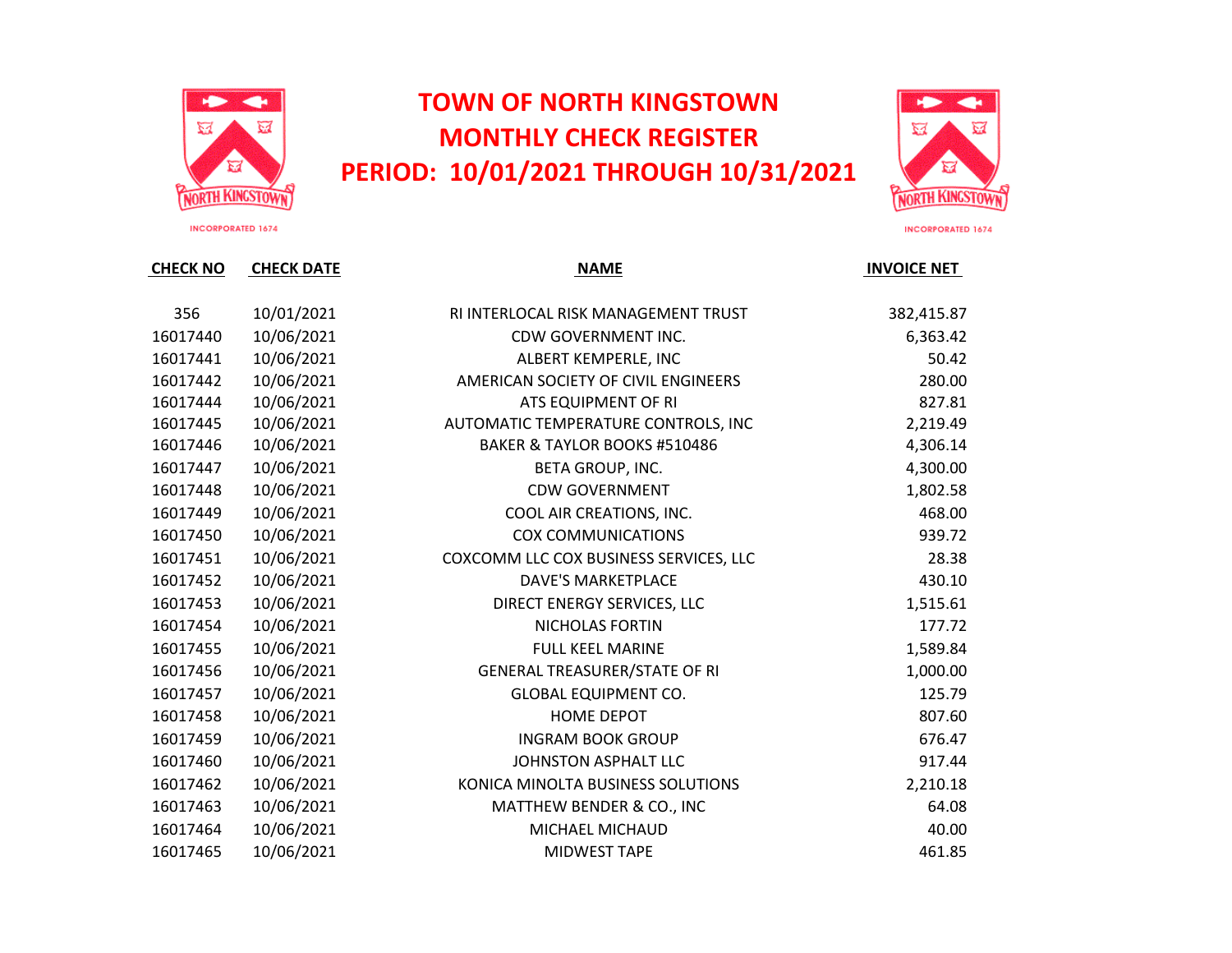| 16017466 | 10/06/2021 | <b>NATIONAL GRID</b>                | 5,440.19  |
|----------|------------|-------------------------------------|-----------|
| 16017467 | 10/06/2021 | <b>NATIONAL GRID</b>                | 13,472.60 |
| 16017468 | 10/06/2021 | <b>NATIONAL GRID</b>                | 145.62    |
| 16017469 | 10/06/2021 | <b>NATIONAL GRID</b>                | 327.53    |
| 16017470 | 10/06/2021 | <b>NATIONAL GRID</b>                | 333.75    |
| 16017471 | 10/06/2021 | <b>NATIONAL GRID</b>                | 15,960.97 |
| 16017472 | 10/06/2021 | <b>OSHEAN</b>                       | 40,642.91 |
| 16017473 | 10/06/2021 | PRECISION BUSINESS FORMS, LTD.      | 137.82    |
| 16017475 | 10/06/2021 | RHODE ISLAND TRAFFIC TRIBUNAL       | 3,846.25  |
| 16017476 | 10/06/2021 | SALK'S HARDWARE & MARINE INC.       | 79.49     |
| 16017477 | 10/06/2021 | <b>BRANDON SCAVITTI</b>             | 59.36     |
| 16017478 | 10/06/2021 | SITEONE LANDSCAPE SUPPLY LLC        | 656.42    |
| 16017479 | 10/06/2021 | <b>SUBURBAN PROPANE</b>             | 406.59    |
| 16017480 | 10/06/2021 | <b>SUSAN HARRIMAN</b>               | 1,000.00  |
| 16017481 | 10/06/2021 | <b>TAYLOR RENTAL CENTER</b>         | 16.00     |
| 16017482 | 10/06/2021 | MICHAEL L. TAYLOR                   | 75.04     |
| 16017483 | 10/06/2021 | <b>TRACTOR SUPPLY COMPANY</b>       | 59.99     |
| 16017484 | 10/06/2021 | TRAFFIC SIGNS & SAFETY, INC         | 2,733.55  |
| 16017485 | 10/06/2021 | TRI UTILITY COST REDUCTIONS         | 8,638.89  |
| 16017486 | 10/06/2021 | RI INTERLOCAL RISK MANAGEMENT TRUST | 4,631.00  |
| 16017487 | 10/06/2021 | <b>VERIZON</b>                      | 363.30    |
| 16017488 | 10/06/2021 | <b>VERIZON WIRELESS</b>             | 1,482.01  |
| 16017489 | 10/06/2021 | VISION GOVERNMENT SOLUTIONS, INC.   | 32,228.58 |
| 16017490 | 10/06/2021 | W. B. MASON CO., INC.               | 972.99    |
| 357      | 10/08/2021 | TIERPOINT, LLC                      | 3,265.08  |
| 358      | 10/08/2021 | <b>CARDMEMBER SERVICE</b>           | 7,856.64  |
| 16017491 | 10/12/2021 | CDW GOVERNMENT INC.                 | 214.69    |
| 16017492 | 10/12/2021 | <b>STATE OF RHODE ISLAND</b>        | 4,125.00  |
| 16017493 | 10/12/2021 | ANDERSON MOTORS, INC                | 246.36    |
| 16017494 | 10/12/2021 | BAKER & TAYLOR BOOKS #510486        | 2,187.94  |
| 16017495 | 10/12/2021 | <b>BAL LABORATORY</b>               | 2,204.50  |
| 16017496 | 10/12/2021 | <b>BLACK GLASS WINDOW TINT</b>      | 610.00    |
| 16017497 | 10/12/2021 | <b>BRODART CO.</b>                  | 114.40    |
| 16017498 | 10/12/2021 | <b>CALLAGHAN &amp; CALLAGHAN</b>    | 11,650.00 |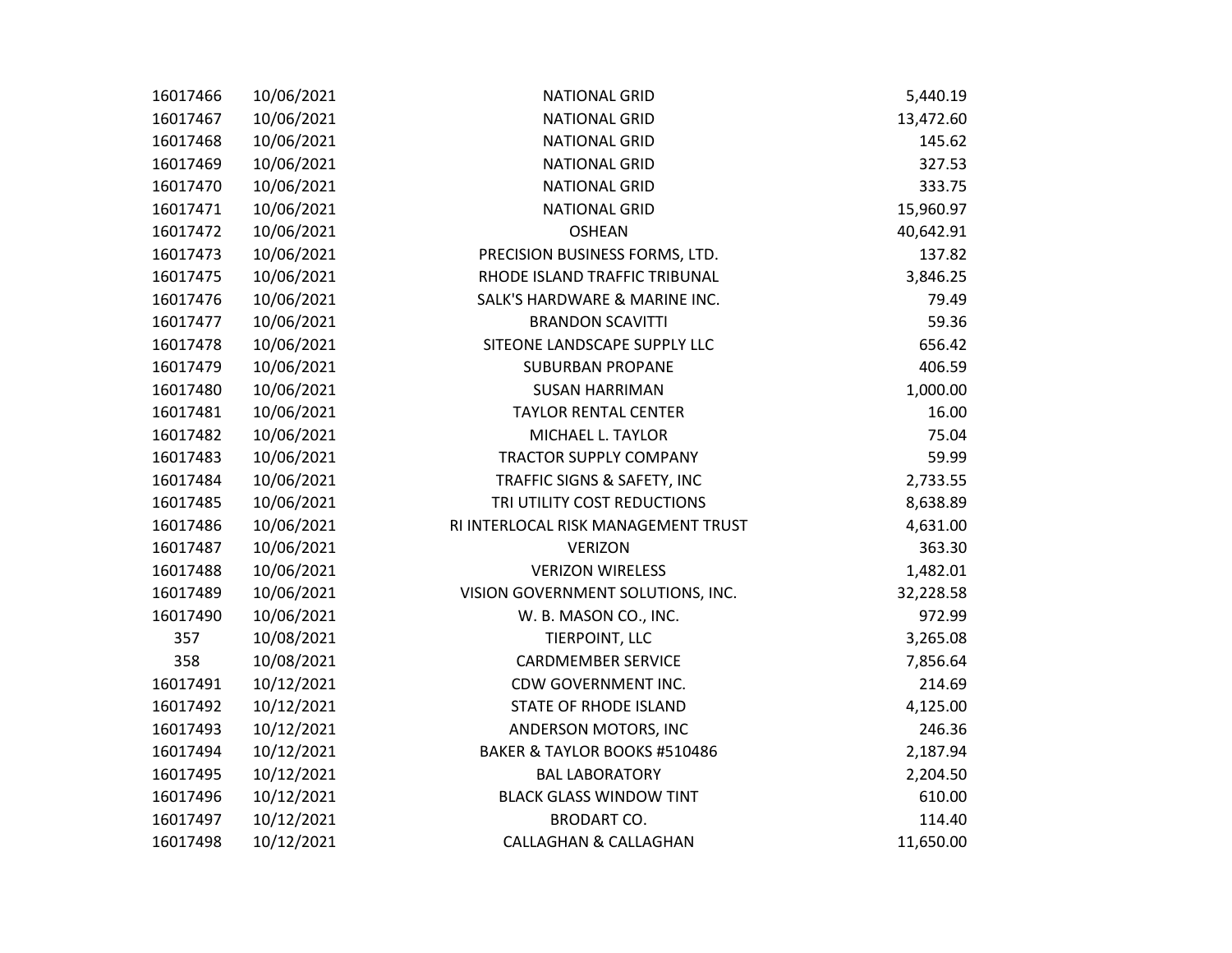| 16017499 | 10/12/2021 | <b>CAMEROTA TRUCK PARTS</b>                     | 50.00     |
|----------|------------|-------------------------------------------------|-----------|
| 16017500 | 10/12/2021 | CHEM-AQUA                                       | 357.84    |
| 16017501 | 10/12/2021 | <b>CINTAS CORP</b>                              | 99.19     |
| 16017502 | 10/12/2021 | <b>CINTAS CORPORATION</b>                       | 39.71     |
| 16017503 | 10/12/2021 | <b>CLEAN HARBORS ENV SERVICES INC</b>           | 609.37    |
| 16017503 | 10/12/2021 | <b>CLEAN HARBORS ENV SERVICES INC</b>           | 622.40    |
| 16017504 | 10/12/2021 | DIVISION OF BUSINESS SERVICES                   | 160.00    |
| 16017505 | 10/12/2021 | FLOOD FORD OF EAST GREENWICH                    | 2,281.05  |
| 16017506 | 10/12/2021 | <b>GRAINGER</b>                                 | 136.09    |
| 16017507 | 10/12/2021 | HARBOR CONTROLS, INC                            | 2,150.00  |
| 16017508 | 10/12/2021 | HELENA CHEMICAL COMPANY                         | 6,105.00  |
| 16017509 | 10/12/2021 | HOWARD JOHNSON, INC.                            | 455.61    |
| 16017510 | 10/12/2021 | THE INDEPENDENT                                 | 63.50     |
| 16017511 | 10/12/2021 | JOHNSON CONTROLS FIRE PROTECTION LP             | 660.00    |
| 16017512 | 10/12/2021 | <b>JOMARIE MCCANN</b>                           | 65.00     |
| 16017513 | 10/12/2021 | <b>MARCUM LLP</b>                               | 4,500.00  |
| 16017514 | 10/12/2021 | <b>MARIA SANCHEZ</b>                            | 80.00     |
| 16017515 | 10/12/2021 | MARTONE SERVICE CO.                             | 3,672.00  |
| 16017516 | 10/12/2021 | MTE TURF EQUIPMENT SOLUTIONS                    | 343.72    |
| 16017517 | 10/12/2021 | MUNICIPAL EMERGENCY SERVICES DEPOSITORY ACCOUNT | 248.25    |
| 16017518 | 10/12/2021 | <b>NATIONAL GRID</b>                            | 356.15    |
| 16017519 | 10/12/2021 | <b>NATIONAL GRID</b>                            | 702.71    |
| 16017520 | 10/12/2021 | NEW ENGLAND GOLF CARS                           | 85.10     |
| 16017521 | 10/12/2021 | NEW ENGLAND HISTORIC GEN'L. SOCIETY             | 250.00    |
| 16017522 | 10/12/2021 | <b>NEWSBANK INC</b>                             | 4,081.00  |
| 16017523 | 10/12/2021 | NORTH KINGSTOWN LAUNDRY                         | 13.50     |
| 16017524 | 10/12/2021 | <b>OCEAN STATE LIBRARIES</b>                    | 11,897.31 |
| 16017525 | 10/12/2021 | OVERHEAD DOOR CO. OF PROVIDENCE INC             | 1,015.77  |
| 16017526 | 10/12/2021 | PASCALE SERVICE CORP.                           | 2,195.08  |
| 16017527 | 10/12/2021 | PAT'S POWER EQUIPMENT                           | 59.85     |
| 16017528 | 10/12/2021 | <b>DONALD PECK</b>                              | 1,481.97  |
| 16017529 | 10/12/2021 | PETERSON OIL SERVICE, INC.                      | 10,174.31 |
| 16017530 | 10/12/2021 | PLASTICPLACE                                    | 123.98    |
| 16017531 | 10/12/2021 | LINDE GAS AND EQUIPMENT INC.                    | 9.92      |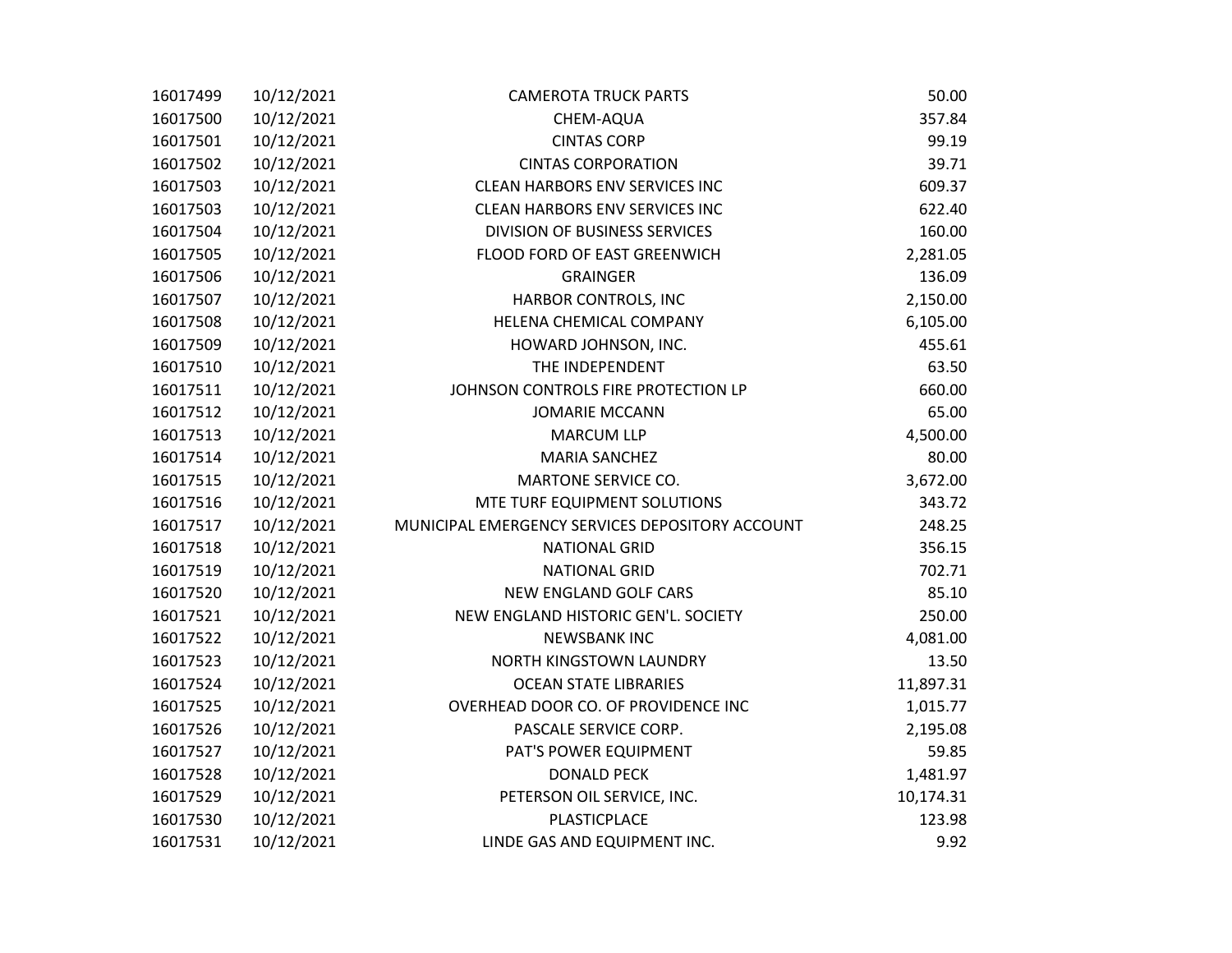| 16017532 | 10/12/2021 | PRINT WORLD                                   | 64.00      |
|----------|------------|-----------------------------------------------|------------|
| 16017533 | 10/12/2021 | PROVIDENCE JOURNAL COMPANY                    | 1,283.00   |
| 16017534 | 10/12/2021 | <b>QUENCH</b>                                 | 40.00      |
| 16017535 | 10/12/2021 | <b>QUONSET AUTO BODY INC</b>                  | 217.80     |
| 16017536 | 10/12/2021 | RAPS AUTO PARTS SUPPLY, INC.                  | 293.63     |
| 16017537 | 10/12/2021 | R.I. RESOURCE RECOVERY CORP.                  | 31,349.72  |
| 16017538 | 10/12/2021 | STATE OF RHODE ISLAND                         | 854.92     |
| 16017539 | 10/12/2021 | RHODE ISLAND DEPARTMENT OF LABOR AND TRAINING | 60.00      |
| 16017540 | 10/12/2021 | <b>RJP PACKAGING</b>                          | 703.51     |
| 16017541 | 10/12/2021 | ROBERTS CHEMICAL COMPANY                      | 861.00     |
| 16017542 | 10/12/2021 | SALK'S HARDWARE & MARINE INC.                 | 535.99     |
| 16017543 | 10/12/2021 | STATE FIRE MARSHAL OFFICE                     | 216.00     |
| 16017544 | 10/12/2021 | <b>SUBURBAN PROPANE</b>                       | 884.57     |
| 16017545 | 10/12/2021 | <b>RON SULLMAN</b>                            | 80.00      |
| 16017546 | 10/12/2021 | TILDEN CAR CARE*                              | 84.28      |
| 16017547 | 10/12/2021 | TOM IRWIN INC                                 | 66.00      |
| 16017548 | 10/12/2021 | UNITED CONSTRUCTION & FORESTRY                | 1,553.30   |
| 16017549 | 10/12/2021 | UNIVAR SOLUTIONS USA INC.                     | 3,901.40   |
| 16017550 | 10/12/2021 | <b>VERIZON</b>                                | 45.68      |
| 16017551 | 10/12/2021 | W. B. MASON CO., INC.                         | 1,020.57   |
| 16017552 | 10/12/2021 | WARWICK WINWATER WORKS CO. INC.               | 3,097.00   |
| 16017553 | 10/12/2021 | WASTE MANAGEMENT OF RHODE ISLAND              | 1,881.29   |
| 16017554 | 10/12/2021 | <b>WICKFORD LUMBER</b>                        | 273.21     |
| 16017555 | 10/12/2021 | WORLDWIDE ENTERPRISES, INC.                   | 3,517.00   |
| 1617556  | 10/14/2021 | <b>ACUSHNET COMPANY</b>                       | 118.41     |
| 1617557  | 10/14/2021 | AIR GAS USA, LLC                              | 277.65     |
| 1617558  | 10/14/2021 | AIRHART ELECTRIC, INC                         | 882.42     |
| 1617559  | 10/14/2021 | <b>ALEXIS FIRE EQUIPMENT</b>                  | 183,100.00 |
| 1617560  | 10/14/2021 | <b>JOHN ANDRADE</b>                           | 59.76      |
| 1617561  | 10/14/2021 | <b>STATE OF RHODE ISLAND</b>                  | 1,497.00   |
| 1617562  | 10/14/2021 | ARNOLD LUMBER CO.                             | 960.00     |
| 1617563  | 10/14/2021 | <b>AUDRA SELDON</b>                           | 30.00      |
| 1617564  | 10/14/2021 | AUTOMATIC TEMPERATURE CONTROLS, INC           | 50.00      |
| 1617565  | 10/14/2021 | BAY MARINA, INC                               | 481.00     |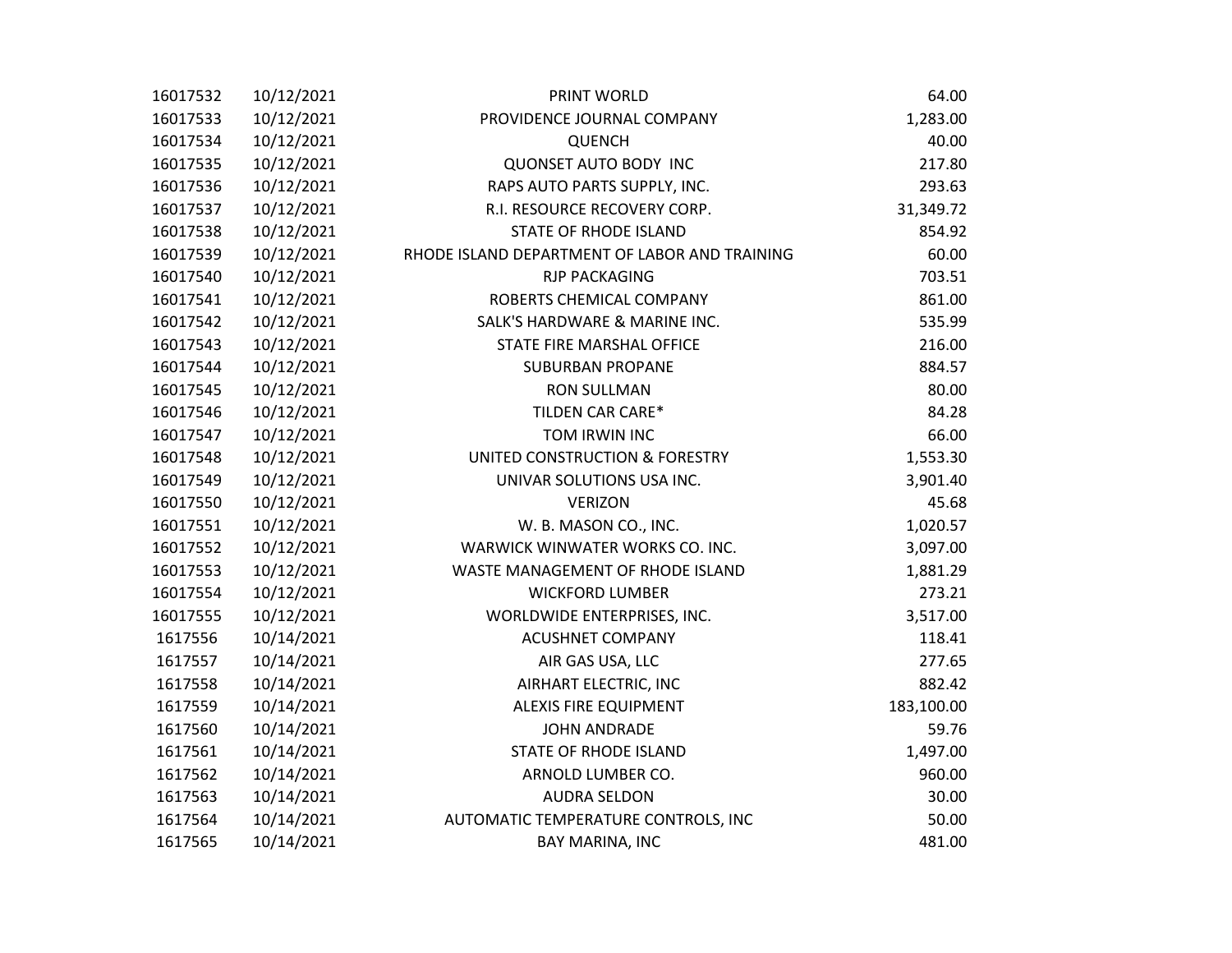| 1617566 | 10/14/2021 | <b>CRYSTAL SPRINGS</b>                 | 72.77    |
|---------|------------|----------------------------------------|----------|
| 1617567 | 10/14/2021 | BOUND TREE MEDICAL, LLC                | 721.13   |
| 1617568 | 10/14/2021 | C&S SPECIALTY, INC.                    | 7,824.05 |
| 1617569 | 10/14/2021 | <b>COMMUNICATIONS PLUS LLC</b>         | 1,657.00 |
| 1617570 | 10/14/2021 | <b>CRANSTON WINDUSTRIAL</b>            | 219.68   |
| 1617571 | 10/14/2021 | DANS TAVERN ON THE GREEN               | 944.00   |
| 1617572 | 10/14/2021 | THE DAWSON GROUP                       | 2,540.92 |
| 1617573 | 10/14/2021 | DEMCO, INC.                            | 119.65   |
| 1617574 | 10/14/2021 | DIPRETE ENGINEERING ASSOC., INC.       | 897.50   |
| 1617575 | 10/14/2021 | ENVIROPRO REFRIGERANT RECYCLING        | 786.00   |
| 1617576 | 10/14/2021 | <b>FEDEX</b>                           | 24.23    |
| 1617577 | 10/14/2021 | GAROFALO & ASSOCIATES, INC.            | 462.50   |
| 1617578 | 10/14/2021 | <b>GEISSER ENGINEERING CORPORATION</b> | 1,556.00 |
| 1617579 | 10/14/2021 | <b>GENERAL TREASURER STATE RI</b>      | 125.11   |
| 1617580 | 10/14/2021 | RI DEPT OF HEALTH                      | 2,651.00 |
| 1617581 | 10/14/2021 | HURD AUTO MALL LLC                     | 54.83    |
| 1617582 | 10/14/2021 | <b>IIMC</b>                            | 330.00   |
| 1617583 | 10/14/2021 | JOHNSON CONTROLS FIRE PROTECTION LP    | 697.62   |
| 1617584 | 10/14/2021 | <b>KRAFT POWER</b>                     | 970.33   |
| 1617585 | 10/14/2021 | MIDWEST TAPE                           | 1,027.93 |
| 1617586 | 10/14/2021 | MOTOROLA SOLUTIONS                     | 237.98   |
| 1617587 | 10/14/2021 | <b>NANCY NADEAU</b>                    | 218.28   |
| 1617588 | 10/14/2021 | <b>NATIONAL GRID</b>                   | 224.92   |
| 1617589 | 10/14/2021 | NEW ENGLAND FIRE EQUIPMENT AND         | 2,767.15 |
| 1617590 | 10/14/2021 | NINIGRET MARINE, INC.                  | 4,497.03 |
| 1617591 | 10/14/2021 | O'REILLY/FIRST CALL                    | 187.60   |
| 1617592 | 10/14/2021 | <b>OCEAN STATE LIBRARIES</b>           | 2,947.93 |
| 1617593 | 10/14/2021 | OCEAN STATE OIL, INC.                  | 1,022.51 |
| 1617594 | 10/14/2021 | ON SCENE, LLC                          | 1,353.75 |
| 1617595 | 10/14/2021 | PALMER SPRING CO                       | 330.00   |
| 1617596 | 10/14/2021 | PASCALE SERVICE CORP.                  | 138.10   |
| 1617598 | 10/14/2021 | PETERSON OIL SERVICE, INC.             | 4,920.42 |
| 1617599 | 10/14/2021 | PIONEER HEAVY DUTY PARTS INC           | 68.65    |
| 1617601 | 10/14/2021 | <b>GEORGE POTTER</b>                   | 100.00   |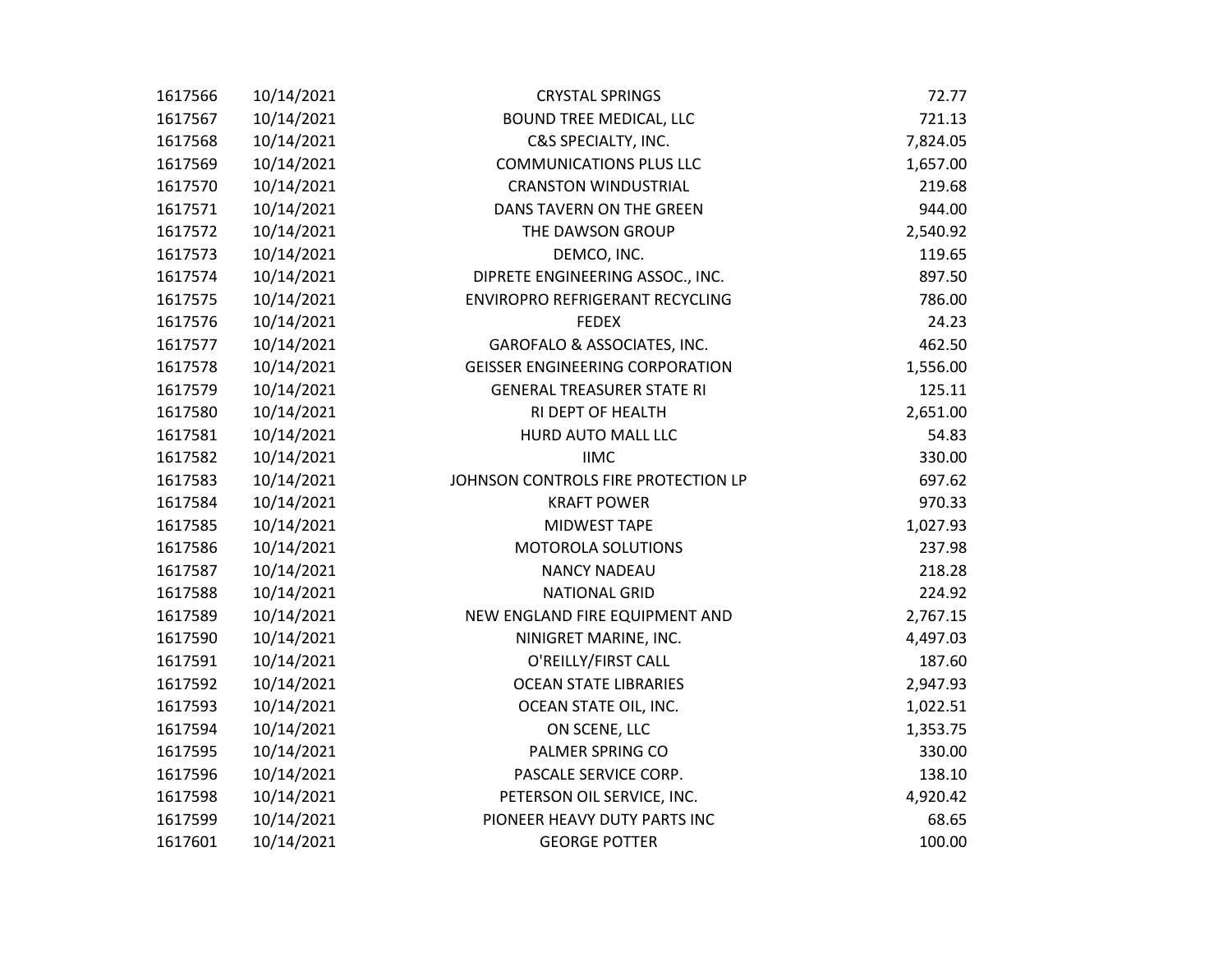| 1617602  | 10/14/2021 | PRIME SYSTEMS INC                   | 226.00     |
|----------|------------|-------------------------------------|------------|
| 1617603  | 10/14/2021 | PRINT WORLD                         | 68.80      |
| 1617604  | 10/14/2021 | <b>QUONSET DEVELOPMENT CORP</b>     | 209,839.01 |
| 1617605  | 10/14/2021 | RAPS AUTO PARTS SUPPLY, INC.        | 50.35      |
| 1617606  | 10/14/2021 | RI INFRASTRUCTURE BANK              | 79.22      |
| 1617607  | 10/14/2021 | SAGE ENVIRONMENTAL                  | 3,160.00   |
| 1617608  | 10/14/2021 | SALK'S HARDWARE & MARINE INC.       | 245.41     |
| 1617609  | 10/14/2021 | SAVATREE, LLC                       | 488.00     |
| 1617610  | 10/14/2021 | <b>MATTHEW SOUZA</b>                | 100.00     |
| 1617611  | 10/14/2021 | STAPLES BUSINESS ADVANTAGE          | 49.76      |
| 1617612  | 10/14/2021 | T MIOZZI INC                        | 70.62      |
| 1617613  | 10/14/2021 | TOWER CONSTRUCTION CORP.            | 180,045.80 |
| 1617614  | 10/14/2021 | <b>TRACTOR SUPPLY</b>               | 188.99     |
| 1617615  | 10/14/2021 | TRANSUNION RISK AND ALTERNATIVE     | 75.00      |
| 1617616  | 10/14/2021 | RI INTERLOCAL RISK MANAGEMENT TRUST | 275.00     |
| 1617617  | 10/14/2021 | W. B. MASON CO., INC.               | 255.33     |
| 1617618  | 10/14/2021 | WASTE MANAGEMENT OF RHODE ISLAND    | 51,127.40  |
| 1617619  | 10/14/2021 | <b>WELLS FARGO FINANCIAL</b>        | 354.25     |
| 359      | 10/15/2021 | RI INTERLOCAL RISK MANAGEMENT TRUST | 6,897.58   |
| 360      | 10/15/2021 | RI INTERLOCAL RISK MANAGEMENT TRUST | 16,076.70  |
| 16017620 | 10/18/2021 | TURF ENHANCEMENT ENTERPRISES        | 2,545.00   |
| 16017621 | 10/19/2021 | CDW GOVERNMENT INC.                 | 2,385.68   |
| 16017622 | 10/19/2021 | <b>AMERIGAS - PEACE DALE</b>        | 829.09     |
| 16017623 | 10/19/2021 | ATS EQUIPMENT OF RI                 | 695.00     |
| 16017624 | 10/19/2021 | BELLEVILLE TOWING & RECOVERY        | 150.00     |
| 16017625 | 10/19/2021 | <b>COCUMSCUSSOC ASSOCIATION</b>     | 350.00     |
| 16017626 | 10/19/2021 | <b>COX COMMUNICATIONS</b>           | 2.99       |
| 16017626 | 10/19/2021 | <b>COX COMMUNICATIONS</b>           | 23.28      |
| 16017627 | 10/19/2021 | <b>COX COMMUNICATIONS</b>           | 90.01      |
| 16017628 | 10/19/2021 | <b>COX COMMUNICATIONS</b>           | 248.44     |
| 16017629 | 10/19/2021 | MELISSA CROTEAU                     | 47.76      |
| 16017630 | 10/19/2021 | <b>DAVE'S MARKETPLACE</b>           | 54.97      |
| 16017631 | 10/19/2021 | <b>DESIREE DUGAN</b>                | 80.00      |
| 16017632 | 10/19/2021 | DIPRETE ENGINEERING ASSOC., INC.    | 700.00     |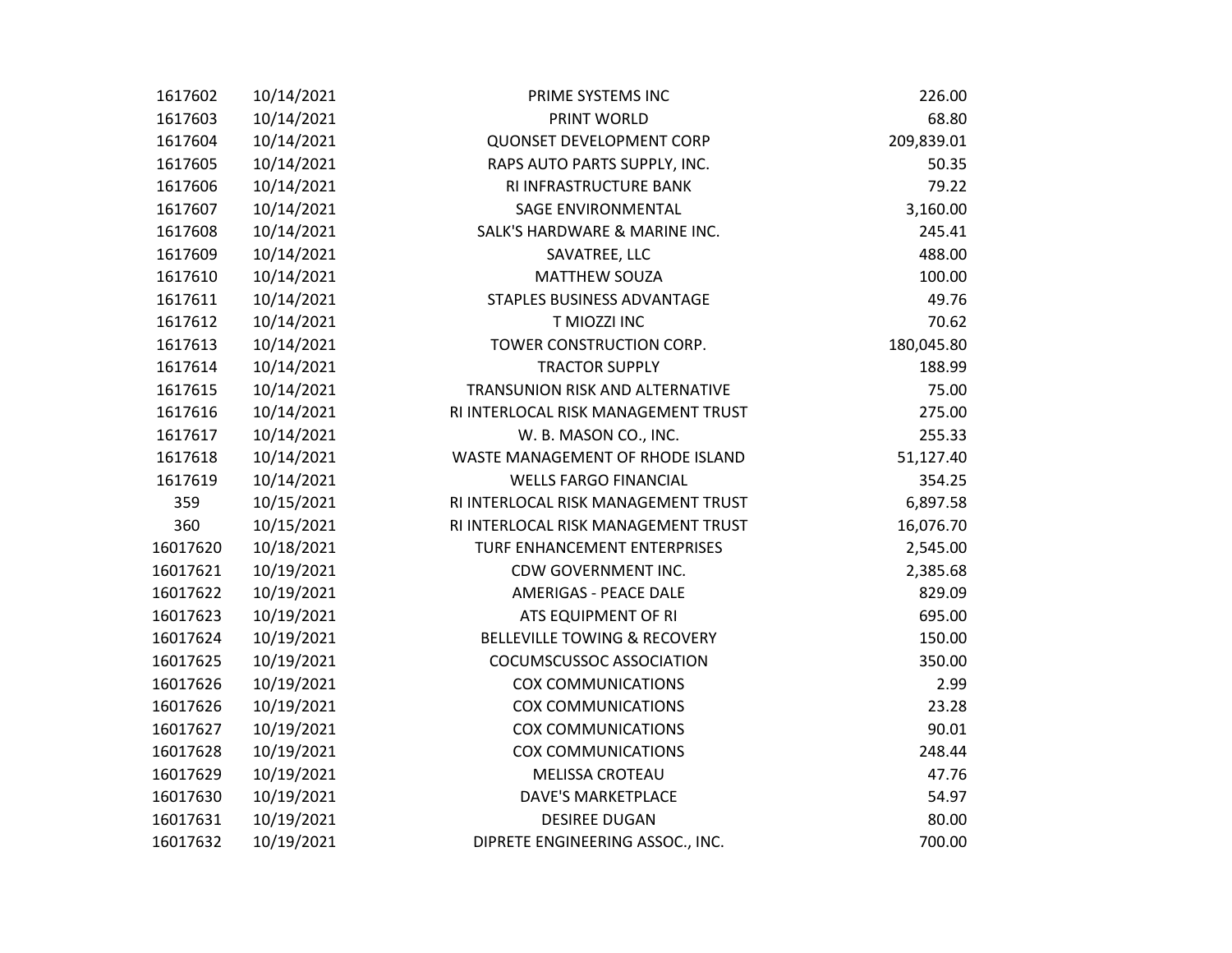| 16017633 | 10/19/2021 | DIRECT ENERGY SERVICES, LLC    | 225.25    |
|----------|------------|--------------------------------|-----------|
| 16017634 | 10/19/2021 | <b>LAURIE FAZZINO</b>          | 100.74    |
| 16017635 | 10/19/2021 | FIREX, INC.                    | 1,074.00  |
| 16017636 | 10/19/2021 | FLOOD FORD OF EAST GREENWICH   | 189.75    |
| 16017637 | 10/19/2021 | <b>GCSAA</b>                   | 400.00    |
| 16017638 | 10/19/2021 | GOVOS, INC.                    | 3,373.40  |
| 16017639 | 10/19/2021 | H.C. TRUCKING INC.             | 480.00    |
| 16017640 | 10/19/2021 | HARBOR CONTROLS, INC           | 3,326.44  |
| 16017641 | 10/19/2021 | THE CHAS. C. HART SEED CO.     | 2,200.00  |
| 16017642 | 10/19/2021 | THE INDEPENDENT                | 147.77    |
| 16017643 | 10/19/2021 | <b>JENNIFER BENJAMIN</b>       | 80.00     |
| 16017644 | 10/19/2021 | <b>JENNIFER TALANCY</b>        | 496.00    |
| 16017645 | 10/19/2021 | <b>JIM LATHROP</b>             | 200.00    |
| 16017646 | 10/19/2021 | <b>LUMEN</b>                   | 83.74     |
| 16017647 | 10/19/2021 | MALTZ SALES COMPANY            | 780.00    |
| 16017648 | 10/19/2021 | MARTONE SERVICE CO.            | 23,476.40 |
| 16017649 | 10/19/2021 | <b>JENNIFER MORRISON</b>       | 80.00     |
| 16017650 | 10/19/2021 | MOTOROLA SOLUTIONS             | 20,782.94 |
| 16017651 | 10/19/2021 | <b>MRB GROUP</b>               | 1,553.50  |
| 16017652 | 10/19/2021 | MT. PLEASANT ALARMS            | 258.00    |
| 16017653 | 10/19/2021 | <b>MUNICODE</b>                | 900.00    |
| 16017654 | 10/19/2021 | NORTHEAST NURSERY              | 626.95    |
| 16017655 | 10/19/2021 | O'REILLY/FIRST CALL            | 52.57     |
| 16017656 | 10/19/2021 | PASCALE SERVICE CORP.          | 231.85    |
| 16017657 | 10/19/2021 | PAYLESS AUTO GLASS             | 700.00    |
| 16017658 | 10/19/2021 | <b>DONALD PECK</b>             | 100.00    |
| 16017659 | 10/19/2021 | PETE'S TIRE BARN INC           | 106.09    |
| 16017660 | 10/19/2021 | PETERSON OIL SERVICE, INC.     | 3,656.15  |
| 16017661 | 10/19/2021 | PRECISION BUSINESS FORMS, LTD. | 85.00     |
| 16017662 | 10/19/2021 | <b>R&amp;R PRODUCTS INC</b>    | 251.10    |
| 16017663 | 10/19/2021 | <b>NANCY RAFI</b>              | 750.00    |
| 16017664 | 10/19/2021 | RAPS AUTO PARTS SUPPLY, INC.   | 2,195.49  |
| 16017665 | 10/19/2021 | <b>READY REFRESH BY NESTLE</b> | 100.87    |
| 16017666 | 10/19/2021 | <b>RI YOUTH THEATRE</b>        | 1,575.00  |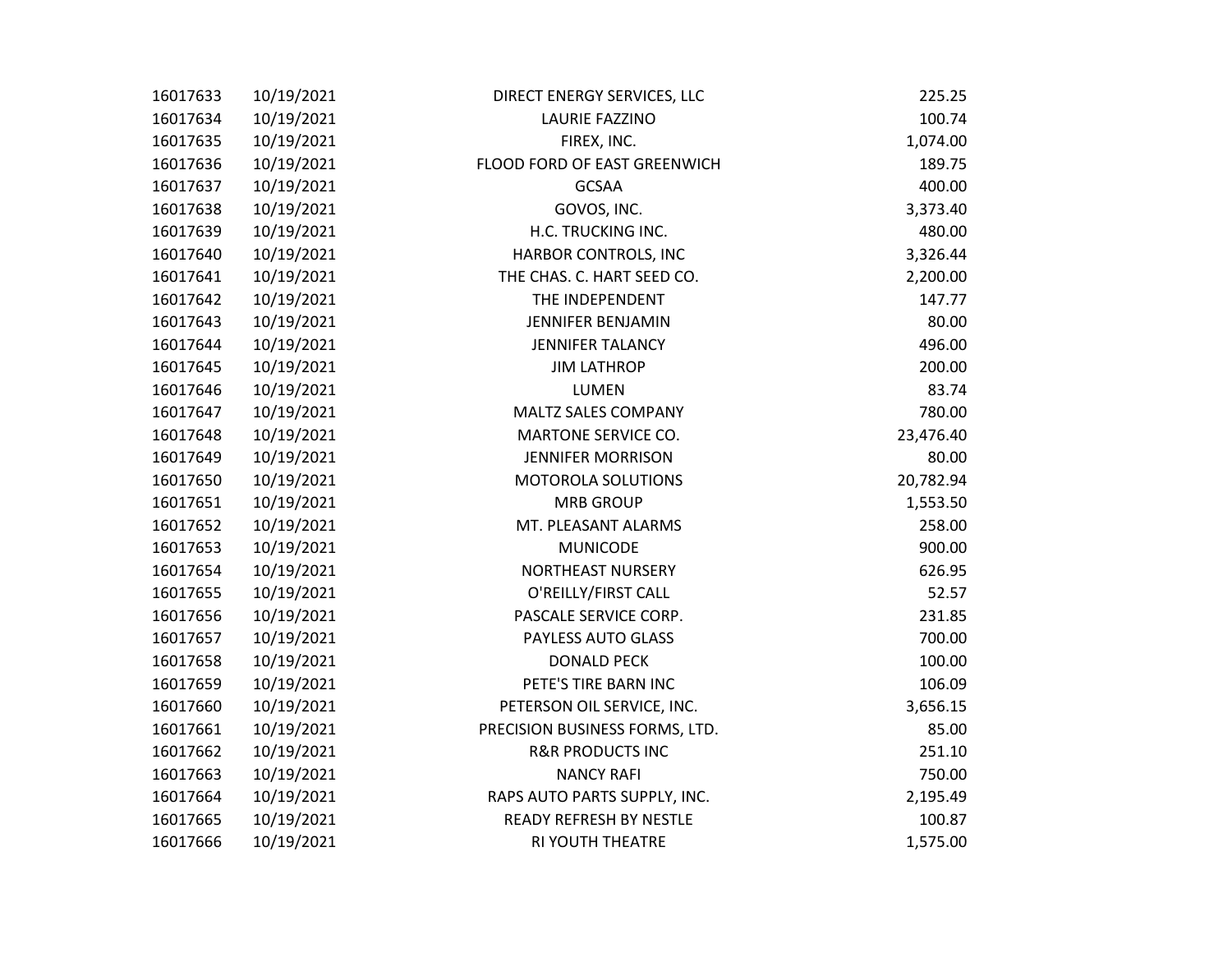| 16017667 | 10/19/2021 | <b>RITBA</b>                               | 8.00      |
|----------|------------|--------------------------------------------|-----------|
| 16017668 | 10/19/2021 | RPG CARD SERVICES*                         | 7,513.24  |
| 16017669 | 10/19/2021 | SAFEWARE, INC.                             | 376.84    |
| 16017670 | 10/19/2021 | SITEONE LANDSCAPE SUPPLY LLC               | 931.65    |
| 16017671 | 10/19/2021 | <b>SMOKE SHOWIN APPAREL</b>                | 150.00    |
| 16017672 | 10/19/2021 | SPECIALTY VEHICLES, INC.                   | 1,453.50  |
| 16017673 | 10/19/2021 | SQUADLOCKER                                | 901.00    |
| 16017674 | 10/19/2021 | <b>SUBURBAN PROPANE</b>                    | 993.87    |
| 16017675 | 10/19/2021 | T MIOZZI INC                               | 159.06    |
| 16017676 | 10/19/2021 | <b>TAYLOR RENTAL</b>                       | 169.00    |
| 16017677 | 10/19/2021 | THOMSON WEST                               | 221.00    |
| 16017678 | 10/19/2021 | TILDEN CAR CARE*                           | 84.28     |
| 16017679 | 10/19/2021 | TIRE PROS, INC.                            | 269.34    |
| 16017680 | 10/19/2021 | <b>TRACTOR SUPPLY</b>                      | 93.97     |
| 16017681 | 10/19/2021 | TRACTOR SUPPLY COMPANY                     | 296.78    |
| 16017682 | 10/19/2021 | TRI-POWER SALES & SERVICE, INC.            | 616.37    |
| 16017683 | 10/19/2021 | <b>TRISH NORTHUP</b>                       | 95.00     |
| 16017684 | 10/19/2021 | UNITED FENCE CO, INC.                      | 32,890.00 |
| 16017685 | 10/19/2021 | <b>JANIS VANCANS</b>                       | 50.00     |
| 16017686 | 10/19/2021 | <b>VERIZON</b>                             | 3,335.95  |
| 16017687 | 10/19/2021 | <b>VERIZON WIRELESS</b>                    | 579.74    |
| 16017688 | 10/19/2021 | <b>VERIZON WIRELESS MESSAGING SERVICES</b> | 417.39    |
| 16017689 | 10/19/2021 | W. B. MASON CO., INC.                      | 370.26    |
| 16017690 | 10/19/2021 | WARWICK WINWATER WORKS CO. INC.            | 135.16    |
| 16017691 | 10/19/2021 | <b>WEST MARINE PRO</b>                     | 709.86    |
| 16017692 | 10/19/2021 | <b>WICKFORD LUMBER</b>                     | 407.42    |
| 16017693 | 10/19/2021 | <b>WRIGHT-PIERCE</b>                       | 3,689.50  |
| 16017694 | 10/20/2021 | <b>ACUSHNET COMPANY</b>                    | 810.59    |
| 16017695 | 10/20/2021 | C&S SPECIALTY, INC.                        | 1,105.24  |
| 16017696 | 10/20/2021 | EVERDIXIE USA EMS SUPPLY CO.               | 770.33    |
| 16017697 | 10/20/2021 | <b>GEAR FOR SPORTS</b>                     | 626.42    |
| 16017698 | 10/20/2021 | <b>KEY CORPORATION</b>                     | 34,500.00 |
| 16017699 | 10/20/2021 | <b>JARAD LUSSIER</b>                       | 50.00     |
| 16017700 | 10/20/2021 | MOTOROLA SOLUTIONS                         | 22,313.62 |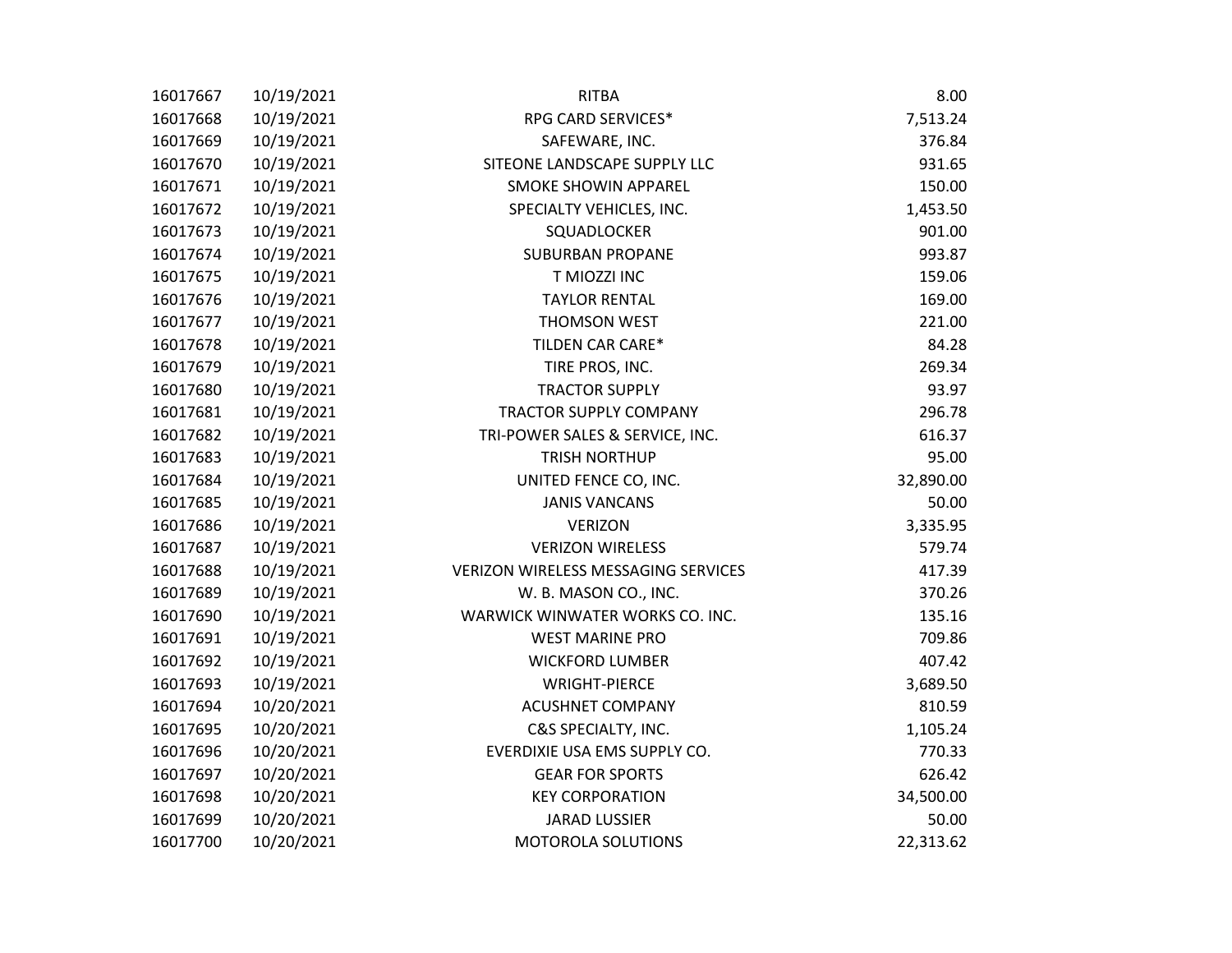| 16017701 | 10/20/2021 | <b>MUMFORD SERVICES</b>            | 5,165.00  |
|----------|------------|------------------------------------|-----------|
| 16017702 | 10/20/2021 | NEW ENGLAND FIRE EQUIPMENT AND     | 2,005.96  |
| 16017703 | 10/20/2021 | <b>HENRY SCHEIN</b>                | 3,722.21  |
| 16017704 | 10/20/2021 | SIGNARAMA                          | 102.00    |
| 16017705 | 10/20/2021 | W. B. MASON CO., INC.              | 8.19      |
| 16017706 | 10/20/2021 | <b>WARWICK ART CENTER</b>          | 150.00    |
| 16017707 | 10/20/2021 | WOODWARD'S AUTO SPRING SHOP INC.   | 3,719.32  |
| 16017709 | 10/29/2021 | ADLER POLLOCK & SHEEHAN INC.       | 220.00    |
| 16017710 | 10/29/2021 | <b>ALLIE'S TACK SHOP</b>           | 234.34    |
| 16017711 | 10/29/2021 | ALLONEHEALTH RESOURCES, INC.       | 234.00    |
| 16017712 | 10/29/2021 | ATG GROUP, INC                     | 668.24    |
| 16017713 | 10/29/2021 | ATLANTIC CONTROL SYSTEMS, INC.     | 4,862.68  |
| 16017714 | 10/29/2021 | ATLANTIC ELEVATOR SOUTH CO., INC.  | 606.00    |
| 16017715 | 10/29/2021 | BAKER & TAYLOR BOOKS #510486       | 1,034.57  |
| 16017716 | 10/29/2021 | <b>BERMUDA SANDS</b>               | 641.25    |
| 16017717 | 10/29/2021 | DARYL A. BRAZO                     | 185.00    |
| 16017718 | 10/29/2021 | C&S SPECIALTY, INC.                | 6,170.88  |
| 16017719 | 10/29/2021 | <b>CAPEWAY ROOFING SYSTEMS</b>     | 13,390.25 |
| 16017720 | 10/29/2021 | <b>DONNA CARTER</b>                | 270.00    |
| 16017721 | 10/29/2021 | <b>CINTAS CORPORATION</b>          | 39.71     |
| 16017722 | 10/29/2021 | <b>CIVICPLUS</b>                   | 8,593.62  |
| 16017723 | 10/29/2021 | <b>COLA PLUMBING &amp; HEATING</b> | 1,760.00  |
| 16017724 | 10/29/2021 | <b>COLE INFORMATION SERVICES</b>   | 347.95    |
| 16017725 | 10/29/2021 | DAVID LEE BLACK                    | 1,000.00  |
| 16017726 | 10/29/2021 | <b>DBVW ARCHITECTS</b>             | 8,213.26  |
| 16017727 | 10/29/2021 | <b>DENNISON LUBRICANTS</b>         | 353.00    |
| 16017728 | 10/29/2021 | JOSEPH DONOHOE                     | 65.00     |
| 16017729 | 10/29/2021 | JOHN R. FELICE                     | 315.00    |
| 16017730 | 10/29/2021 | GAROFALO & ASSOCIATES, INC.        | 8,610.00  |
| 16017731 | 10/29/2021 | <b>JANE GEMMA</b>                  | 60.00     |
| 16017732 | 10/29/2021 | <b>GRAINGER</b>                    | 1,793.41  |
| 16017733 | 10/29/2021 | HAMMOND PAINT & CHEMICAL CO INC    | 190.00    |
| 16017734 | 10/29/2021 | HARBOR CONTROLS, INC               | 3,699.00  |
| 16017735 | 10/29/2021 | THE CHAS. C. HART SEED CO.         | 3,858.40  |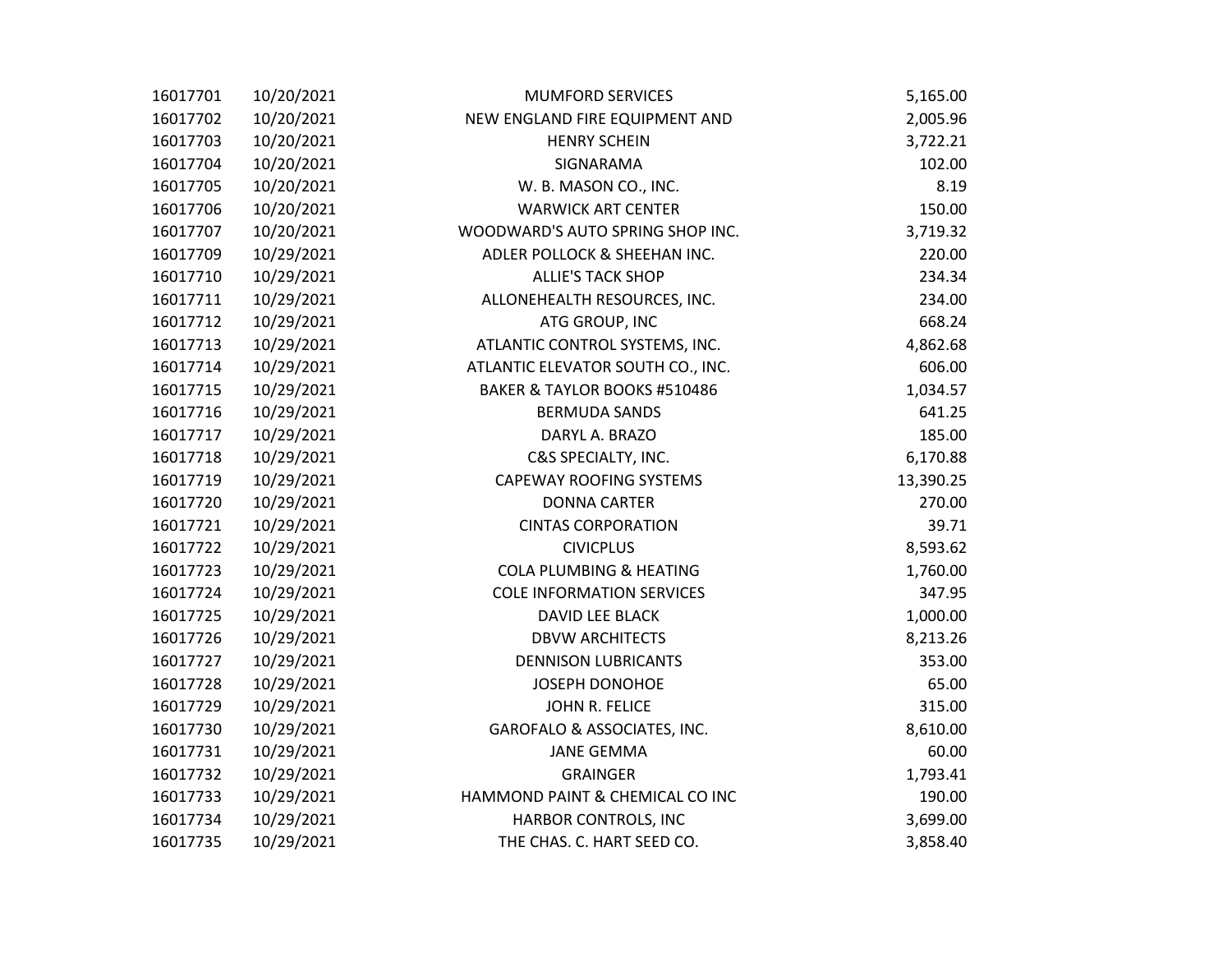| 16017736 | 10/29/2021 | <b>HOME DEPOT</b>                               | 953.91   |
|----------|------------|-------------------------------------------------|----------|
| 16017737 | 10/29/2021 | <b>HOME DEPOT</b>                               | 56.63    |
| 16017738 | 10/29/2021 | <b>HOME DEPOT</b>                               | 89.84    |
| 16017739 | 10/29/2021 | <b>HOME DEPOT</b>                               | 97.50    |
| 16017740 | 10/29/2021 | <b>HOME DEPOT</b>                               | 150.99   |
| 16017741 | 10/29/2021 | <b>HOME DEPOT</b>                               | 165.54   |
| 16017742 | 10/29/2021 | <b>HOME DEPOT</b>                               | 184.68   |
| 16017743 | 10/29/2021 | <b>HOME DEPOT</b>                               | 185.37   |
| 16017744 | 10/29/2021 | <b>HOME DEPOT</b>                               | 189.97   |
| 16017745 | 10/29/2021 | <b>HOME DEPOT</b>                               | 192.14   |
| 16017746 | 10/29/2021 | <b>HOME DEPOT</b>                               | 293.73   |
| 16017747 | 10/29/2021 | <b>HOME DEPOT</b>                               | 305.09   |
| 16017748 | 10/29/2021 | <b>INNOVEX</b>                                  | 362.17   |
| 16017749 | 10/29/2021 | INTERNATIONAL ASSOCIATION OF EMERGENCY MANAGERS | 195.00   |
| 16017750 | 10/29/2021 | LORETTA JACOB                                   | 150.00   |
| 16017751 | 10/29/2021 | <b>JOHNSON CONTROLS</b>                         | 522.95   |
| 16017752 | 10/29/2021 | JUTONUS, LLC.*                                  | 1,993.24 |
| 16017753 | 10/29/2021 | KENT COUNTY WATER AUTHORITY                     | 273.40   |
| 16017754 | 10/29/2021 | KONICA MINOLTA BUSINESS SOLUTIONS               | 522.02   |
| 16017755 | 10/29/2021 | SYLVIA C. KRAUSSE                               | 105.00   |
| 16017756 | 10/29/2021 | LAFAYETTE BAND INC.                             | 1,500.00 |
| 16017757 | 10/29/2021 | REBECCA LAMOND                                  | 65.00    |
| 16017758 | 10/29/2021 | <b>LARGESS FORESTRY</b>                         | 3,225.00 |
| 16017759 | 10/29/2021 | LOWE'S                                          | 38.88    |
| 16017760 | 10/29/2021 | PAULETTE ANN MCLAREN                            | 150.00   |
| 16017761 | 10/29/2021 | MIDWEST TAPE                                    | 1,026.11 |
| 16017762 | 10/29/2021 | <b>TRACY LEE MILLER</b>                         | 533.00   |
| 16017763 | 10/29/2021 | MOTOROLA SOLUTIONS                              | 1,720.29 |
| 16017764 | 10/29/2021 | MTE TURF EQUIPMENT SOLUTIONS                    | 960.84   |
| 16017765 | 10/29/2021 | PAUL R. MUMFORD & SON, INC.                     | 2,210.00 |
| 16017767 | 10/29/2021 | NEW ENGLAND INSTITUTE OF TECHNOLOGY             | 1,350.00 |
| 16017768 | 10/29/2021 | NINIGRET MARINE, INC.                           | 184.00   |
| 16017769 | 10/29/2021 | NUB GAMES, INC.                                 | 445.00   |
| 16017770 | 10/29/2021 | <b>LINDA OHSBERG</b>                            | 240.00   |